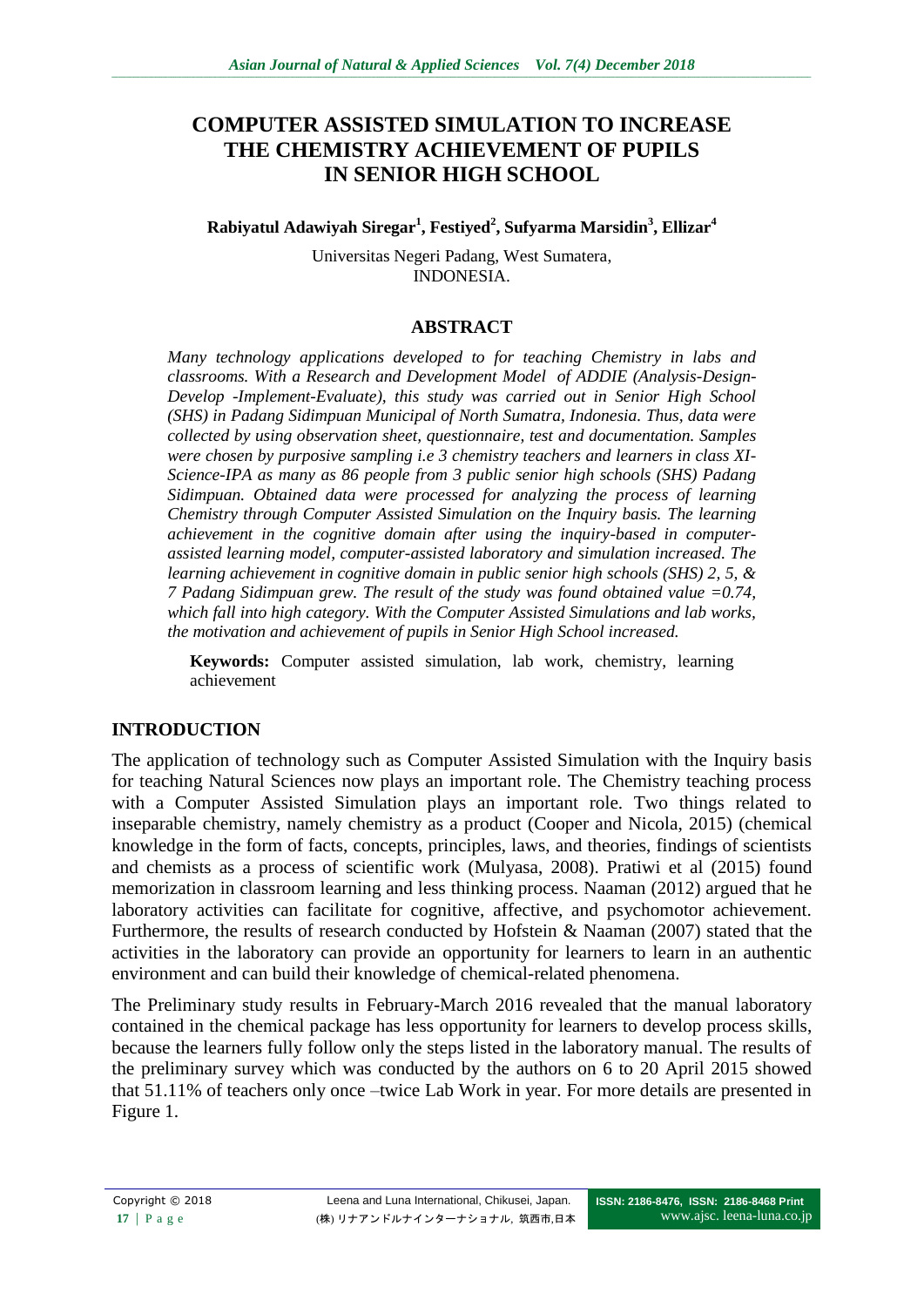

**Fig. 1.** Implementation of Chemical Lab Works in Public High School Padang Sidimpuan

Based on Figure 1, it shows that high school chemistry teachers in Padang Sidimpuan Municipal of North Sumatra still rarely carry out Lab Work activities to help learners understand the concept of the material presented. Pitafi & Farooq (2012) included the scientific attitudes, such curiosity, rationality, critical thinking, showed the improvement of learners' scientific attitudes, besides using learning model can also be assisted by using instructional media such as computer assisted simulations.

The use of the computer assisted simulation with inquiry chemical basis trains pupils to observe directly through practical activities. The simulation results that already were provided by computer-assisted expend some skills. The computer-based multimedia as a means of simulation to train certain skills and competencies, included; a multimedia display in the form of animation that allows learners in the science majors to experiment without having to be in the laboratory (Rusman, 2012).

#### **THEORETICAL REVIEWS**

This Research and Development Model of ADDIE (Analysis-Design-Develop -Implement-Evaluate) adopted some theories; Computer Assisted Simulations and Inquiry-based learning (Caswell & LaBrie, 2017) for developing learners' cognitive.

#### **Computer Assisted**

Computer-assisted instruction (CAI) programs are considered to make the learning outcomes of students. However, little is known on the schools who implement such programs as well as on the effectiveness of similar ICT-programs (Oz & Jafar, 2015); CAI uses the computers as an interactive instructional technique whereby a computer is used to present the instructional materials and monitor the learning that take place. A combination of text, graphics (animation), sound and video in the learning process was found. Forrie (Furo, 2015) argued the CAI is available online which enhances the teachers' instruction in several ways. The application of computer program is supported by theories of constructivism and social constructivism (Omari 2015). Schwienhorst (in Balushi, 2012) found CAI makes students have experiment and participated in learning. The improvement in science performance by the experimental group resulted from the application of CAL in science lessons and that the instructional methods used by teachers influence the performance of the learners (Samuel in Nduati, 2012). Teaching approach may affect students' achievement, and therefore use of an appropriate teaching approach is critical to the successful teaching and learning of science (Wambugu and Changeiywo in Nduati, 2012)..

The poor understanding of the basic concepts which has to be visualized mentally in Chemistry lesson needs the Computer Assisted Teaching and Learning (CATL) method.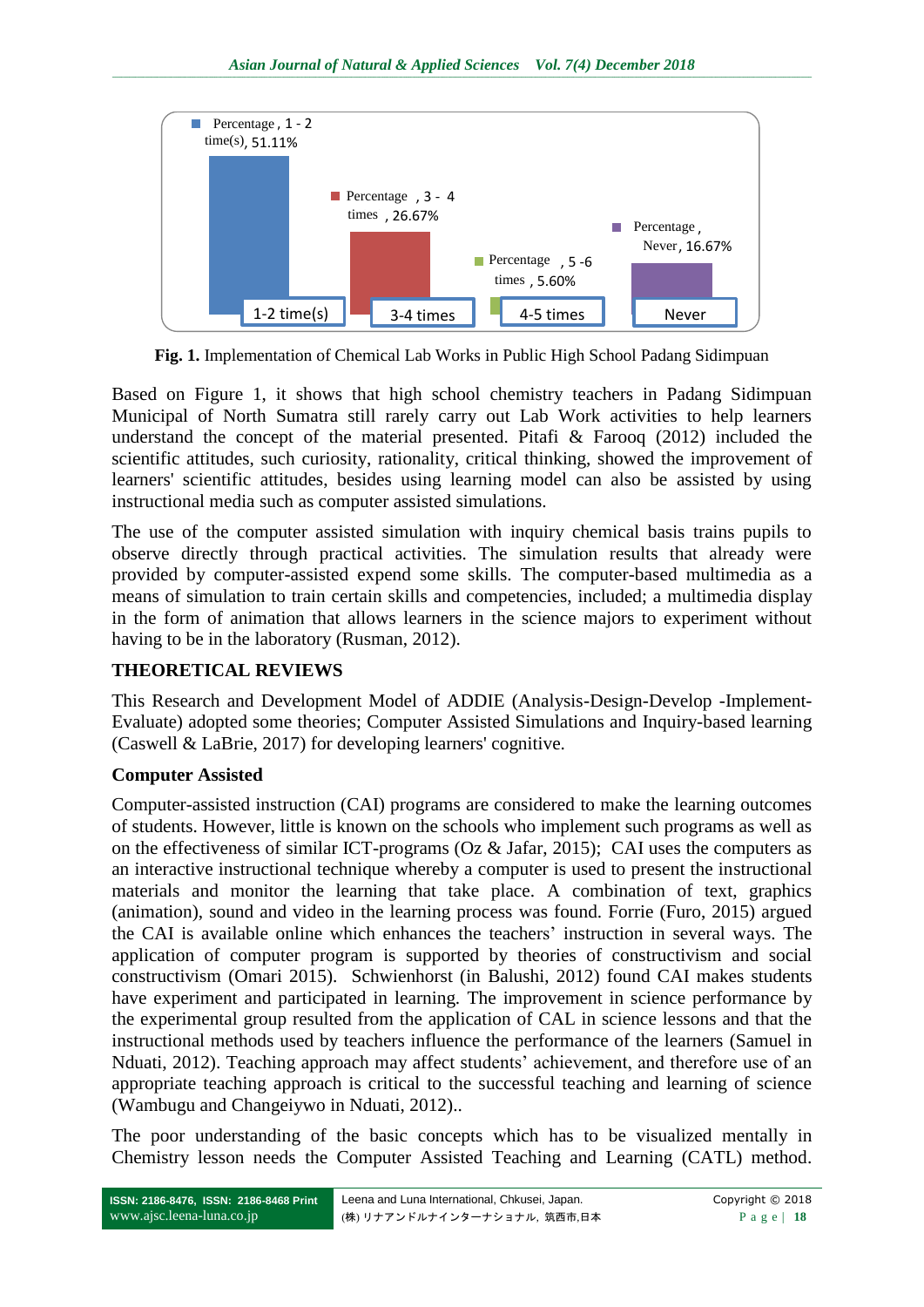Though a large number of computer applications are available, the use of PowerPoint presentation, animation, audio, video and multimedia presentations are worth mentioning (Barathy, 2015).

## **Inquiry Based Learning in Chemistry Lesson**

Inquiry based learning for chemistry is a new technique, besides it is not merely oriented to the learning outcomes alone, but also it requires a quality learning process (Duran & Dokme, 2016). Implementation of inquiry-based learning model in laboratory activities makes the learners got involved in the process of formulating problems, formulating hypotheses, designing experiments, collecting and analyzing data and drawing conclusions scientifically. Thus, the guided inquiry provides more direction for learners who are not ready to solve problems with inquiry without assistance due to lack of experience and knowledge or not yet reached the level of development cognitive required abstract Gormally & Brickma (2011). Teachers have the provided guidance and direction to learners to conduct investigation activities. The guided inquiry learning model steps consist of: 1) presenting the phenomenon; 2) problem formulation, hypothesis, collecting data, testing hypotheses and formulating conclusions (Pratiwi et all 2015). Uzezi & Zainab (2017) were using laboratory investigation methods with guided inquiry with the steps include: 1) providing problems related to the experiment to be performed; 2) to find solutions to problems, learners have sought information about the experimental process; 3) the group has decided the experimental process based on the information they find.

Moreover, Mamlook & Naaman (2011) included some experimental activating in Chemistry lab. Sanjaya (2008) found the guided inquiry model effects. Khan et all (2011) reported a guided inquiry learning model improved learner achievement in Chemistry.

## **RESEARCH METHODOLOGY**

The Research and Development (Pandit et all, 2011) was applied in the Computer Assisted Simulation with Inquiry based in Chemistry lesson at Senior High Schools in Padang Sidimpuan Municipal of Indonesia. The integration of disciplines and the collaboration of roles are indispensable requirements (Yoshikawa, 2012) with Analysis-Design-Develop-Implement-Evaluate (Almomen et all, 2016) was done; (1) **Analysis**; analysis is conducted to determine the development objectives and for whom the development of this instructional model is addressed. The analysis activities undertaken in this research are focused on: a) curriculum analysis; b) analysis of learner characteristics; c) teacher analysis. (2) **Design:** the learning model includes: a) designing learning syntax, i.e learning steps that will be carried out using inquiry-based chemistry learning model and computer-assisted simulation; b) designing the social system, namely the description of the role and relationship of teachers with learners and the rules underlying it; c) The principle of reaction, describes how teachers should guide, construct information, and respond to what the learners do in the learning process; d) Support systems, all facilities, materials, tools, learning environments, and learning tools needed to implement the learning model; e) designing instructional and companion impacts. The design of this learning model will be packaged in guidebooks for teachers and learner books. (3) **Development:** to test the validity of the developed model. In order to obtain the results of the development of inquiry-based chemistry learning model, laboratory and computer simulation to improve the achievement of good learner learning, researchers conducted validation steps developed in order to improve the weaknesses that still exist. (4) **Implementation:** the test was administered in three Public High Schools; SHS 2, 5 and & 7 Padang Sidimpuan. The effectiveness of products developed in this study by measuring the achievement of learning in the realm of cognitive, psychomotor and affective. The effectiveness of the use of developed learning models was measured by using quasi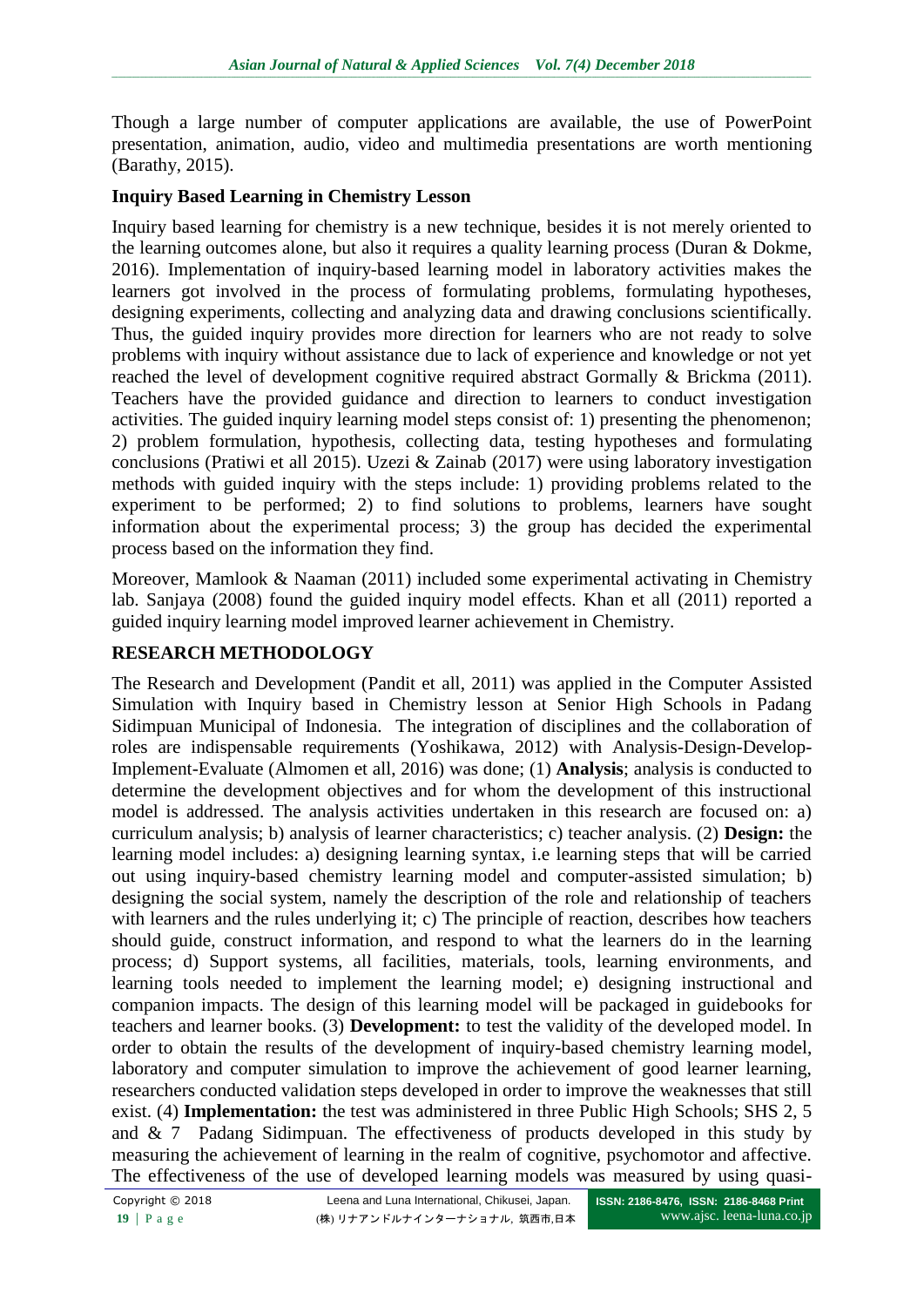experimental designs.(5) **Evaluation** ; to review the advantages and disadvantages of chemical learning model developed based on the stage that has been done.

| Group           |     | Pre-test Treatment Post-test |            |
|-----------------|-----|------------------------------|------------|
| Treatment Class | Ľ1. | Xh                           | $\Gamma_2$ |

**Table 1. Research Design of One Group Pre-test Post-test**

The population in this study included all Public High School in Padang Sidimpuan Municipal of North Sumatra consisting of 8 (eight) Public High schools. For the test subjects were chemistry teachers who taught in class  $11<sup>th</sup>$  and grade  $11<sup>th</sup>$  of Science learners. Selection of test subjects conducted with Purposive Sampling was the selection of samples with certain criteria. The criteria used in selecting the sample as a test subject are schools with high, medium and low learners' ability. Based on the above criteria, the sample used in this study learner in class 11<sup>th</sup> Science of Senior High School (SHS) 2 Padang Sidimpuan got High category; SHS 5 in medium category and SHS 7 Padang Sidimpuan in low category.

Hypothesis testing was to see the effectiveness of the Inquiry-Based Chemistry Learning Model, Computer Assisted Laboratory and Simulation through a quasi-type experiment with the Pretest-Posttest Control Group Design pattern, it should be followed by hypothesis testing using t test. To test the hypothesis in order to test the effectiveness of Chemical Learning Model of Mercury, Computer-assisted Laboratories and Simulation by using t test, the first test is normality test with *Kolmogorov Smirnov* Test (Razali & Wah, 2011) and *homogeneity* test is *Levene's* Test (Nordstoke & Bruno, 2010) with SPSS version 21.00 program. Independent sample t test (independent sample t test) is used for limited test, while the test is extended by paired t test. Furthermore, Friedman's nonparametric test to measure the outcomes of psychomotor and affective learners' learning achievement in the expanded test.

#### **RESEARCH RESULT**

#### **Curriculum analysis**

To support the results of curriculum analysis through the syllabus, then in this stage of the analysis is also carried out the distribution of questionnaires to the chemistry teachers in Senior High School (SHS) 2 Padang Sidimpuan, SHS 5 Padang Sidimpuan and SHS 7 Padang Sidimpuan. The results of the questionnaire dispersion analysis are summarized in Table 2.

**Table 2. Analysis of Lab Work Potential of Chemistry Learning Material Class 11th Odd Semester**

| Learning materials   | Potential Lab | Availability of Tools and<br>Materials |          |
|----------------------|---------------|----------------------------------------|----------|
|                      | Work          | Tool                                   | Material |
| Hydrocarbons         | $0\%$         | $0\%$                                  | $0\%$    |
| Crude oil            | $0\%$         | $0\%$                                  | $0\%$    |
| Thermochemistry      | 100%          | 100%                                   | 100%     |
| Reaction rate        | 100%          | 100%                                   | 100%     |
| Chemical equilibrium | 100%          | 100%                                   | 100%     |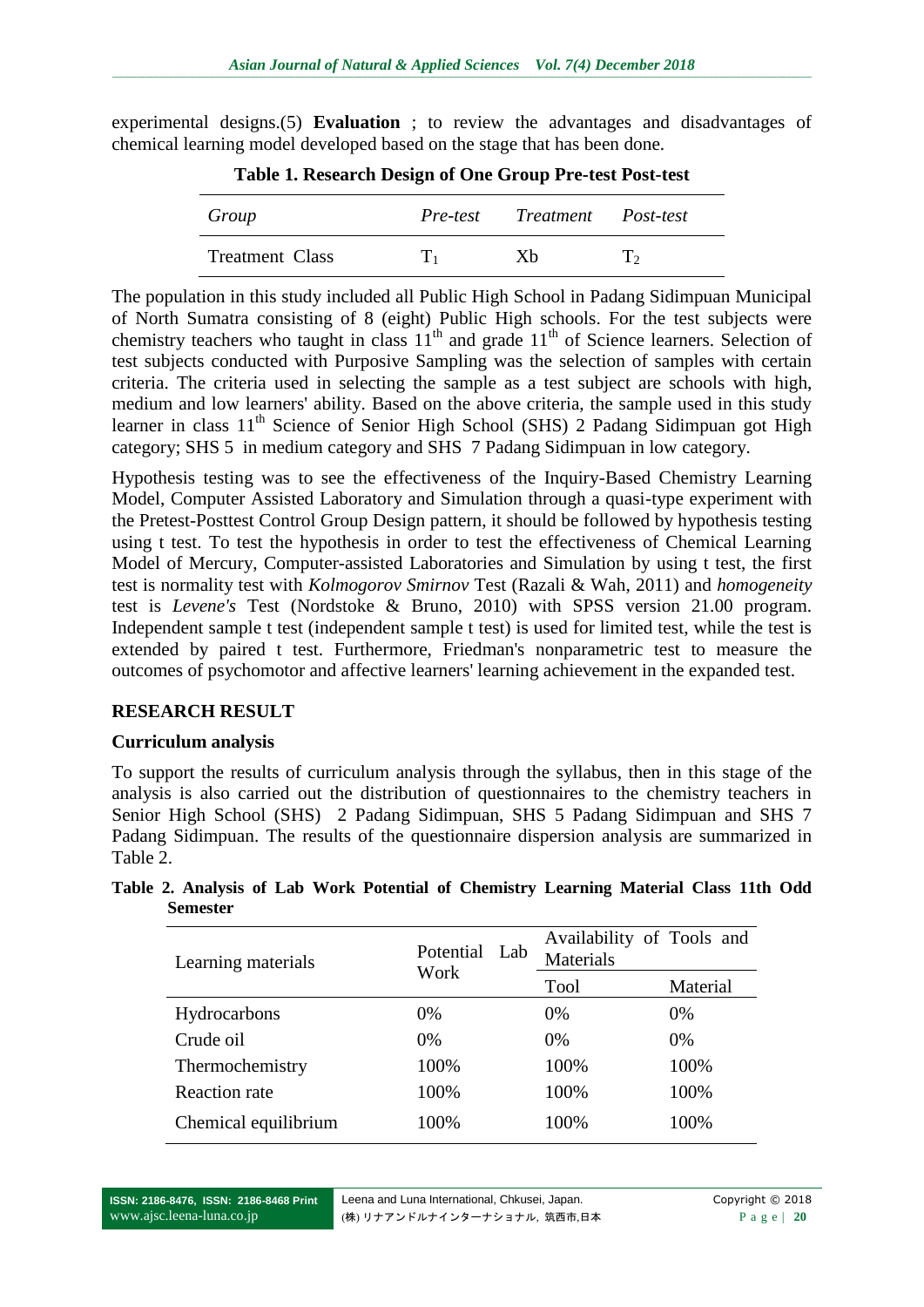From Table 2 above it can be seen that almost all the chemistry material of class 11th semester odd can be done through Lab Work activities, except on Hydrocarbon and Petroleum materials. In this step the researchers also conducted a literature study to find out the main concepts that learners learn and arrange them schematically in concept maps presented in teacher handbooks and learner handbooks.

#### **Analysis of Learner Characteristics**

Characteristic analysis of learners in the development of inquiry-based chemistry, computer lab and computer simulation model through semester test results on chemistry subjects in 2015/2016 and learners' interest in chemistry subjects include: attention, willingness, pleasure, and liveliness shown in Table 3.

|     | <b>School</b>        |                | <b>Aspect Observed</b> |                  |                    |                 |                   |
|-----|----------------------|----------------|------------------------|------------------|--------------------|-----------------|-------------------|
| No. |                      |                |                        | <b>Attention</b> | <b>Willingness</b> | <b>Pleasure</b> | <b>Liveliness</b> |
|     | $SHS$ 2              |                | Padang                 | 72, 14           | 68,28              | 72,71           | 62,50             |
|     | Sidimpuan            |                |                        |                  |                    |                 |                   |
| 2.  | <b>SHS</b>           | 5 <sup>5</sup> | Padang                 | 67,05            | 61,65              | 62,88           | 58,81             |
|     | Sidimpuan            |                |                        |                  |                    |                 |                   |
| 3.  | <b>SHS</b>           | $\overline{7}$ | Padang                 | 66,79            | 69,53              | 69,06           | 68,59             |
|     | Sidimpuan            |                |                        |                  |                    |                 |                   |
|     | <b>Average Score</b> |                |                        | 53,02            | 66,64              | 70,24           | 62,25             |
|     | Category             |                |                        | Less             | Enough             | Good            | Enough            |

**Table 3. Description of Chemistry Learner Interest in Public High School Class 11th in Academic year 2015/2016**

The results of questionnaire analysis in Table 3 shows that in the learning process of chemistry in some schools during this time looks less attractive, so that learners got bored and have less willingness in following the subjects of chemistry especially pay attention to teachers in teaching, so the classroom atmosphere tends to passive, it is very little learners who prepare to follow chemistry subjects, conduct discussion activities to work on problems related to chemicals and even still rarely learners who want to deepen the chemistry material taught in school by looking for information from other sources.

#### **Analysis of Chemistry Teaching Techniques**

The process of chemistry learning conducted by teachers in Public High School Padang Sidimpuan was probed by questionnaires. The results of the analysis are shown in Table 4.

|                |                           |                                                    | <b>Aspects observed</b>                                       |            |
|----------------|---------------------------|----------------------------------------------------|---------------------------------------------------------------|------------|
| N <sub>0</sub> | School                    | Use of Methods<br>or Teaching<br><b>Strategies</b> | Utilization of<br>Learning<br>Resources and<br>Learning Media | Assessment |
| 1.             | SHS 2 Padang<br>Sidimpuan | 61,54                                              | 54,08                                                         | 44,69      |
| 2.             | SHS 5 Padang<br>Sidimpuan | 63,75                                              | 64,01                                                         | 50,21      |
| 3.             | SHS 7 Padang<br>Sidimpuan | 61,54                                              | 54,08                                                         | 44,69      |

**Table 4. Description of Chemistry Learning Process of High School Learners Class 11th in Academic year 2016/2017.**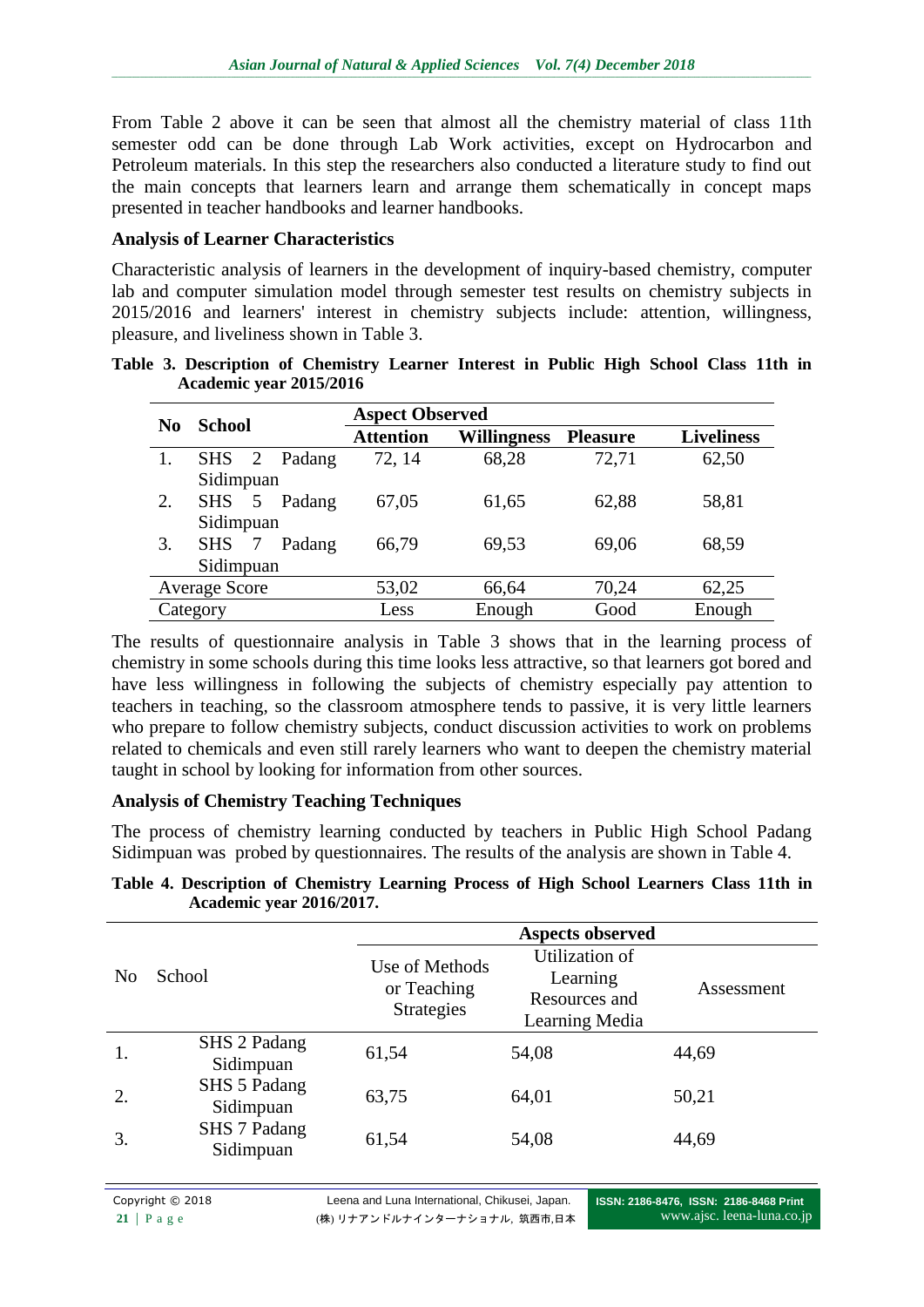| <b>Average Score</b> | 62,28                     | 57,39 | 46,53      |
|----------------------|---------------------------|-------|------------|
| Category             | Enough                    | Less  | Very bad   |
| 1.                   | Feasibility of<br>Content | 96,67 | Very Valid |
| 2.                   | Language<br>Feasibility   | 98,86 | Very Valid |
| 3.                   | Graph                     | 98,21 | Very Valid |
|                      | Average                   | 97,91 | Very Valid |

To measure the improvement of learner achievement in the cognitive domain using gain score formula. Description of data of learning achievement of cognitive domain from both groups that is experiment group and control group is presented in Table 5.

**Table 5. Data Description Outcomes of Learning Achievement Cognitive Sphere**

| No. | <b>Information</b>        | <b>Experiment Class</b><br>1 <sup>th</sup> Science) |               | <b>Control Class</b><br>(11 <sup>th</sup> Science 2) |           |
|-----|---------------------------|-----------------------------------------------------|---------------|------------------------------------------------------|-----------|
|     |                           | <b>Pre-test</b>                                     | Post-<br>test | <b>Pre-test</b>                                      | Post-test |
|     | <b>Lowest Score</b>       | 25                                                  | 75            | 30                                                   | 65        |
|     | <b>Higher Score</b>       | 55                                                  | 95            | 55                                                   | 85        |
| 3.  | Mean                      | 44,09                                               | 82,73         | 45                                                   | 73,86     |
| 4.  | <b>Standard Deviation</b> | 9,34                                                | 5,92          | 6,36                                                 | 6,71      |
|     | Gain score                | 0,68                                                |               | 0,52                                                 |           |

To test the hypothesis in order to test the effectiveness of Learning Model developed by using t test, first tested the requirements of normality test and homogeneity test presented in Table 6.

**Table 6. Summary of Normality Test Achievement Cognitive Sphere**

| Data                       | Asymp.Sig (2-tailed) | <b>Status</b> |
|----------------------------|----------------------|---------------|
| Pretest (Control Class)    | 0.06                 | Normal        |
| Pretest (Experiment Class) | 0.20                 | Normal        |
| Postest (Control Class)    | 0.16                 | Normal        |
| Postest (Experiment Class) | 0.07                 | Normal        |

Based on Table 6, it can be seen that in the experimental group obtained Asymp value Sig (2 tailed) for pre-test of 0.20 and post-test of 0.07 While in the control group obtained Asymp value. Sig (2-tailed) for pre-test of 0.06 and post-test of 0.16, then the data in both groups are normally distributed because the data in both groups has Asymp. Sig (2-tailed) is greater than the 0.05 significance level (5%). Homogeneity test is used to know the sample comes from a homogeneous population or not by comparing the two variants. Levene's Test was used for the value of significance  $(p)$  > 0.05; then the data comes from a homogeneous population, but if the value of significance (p)  $\langle 0.05 \rangle$  then the data comes from a non homogeneous population.

#### **Table 7. Homogeneity Test of Learning Achievement of Cognitive Sphere**

| Data                                     | Significance | <b>Status</b> |
|------------------------------------------|--------------|---------------|
| Pre-test (Control and Experiment Class)  | 0.290        | Homogeneous   |
| Post-test (Control and Experiment Class) | 0.674        | Homogeneous   |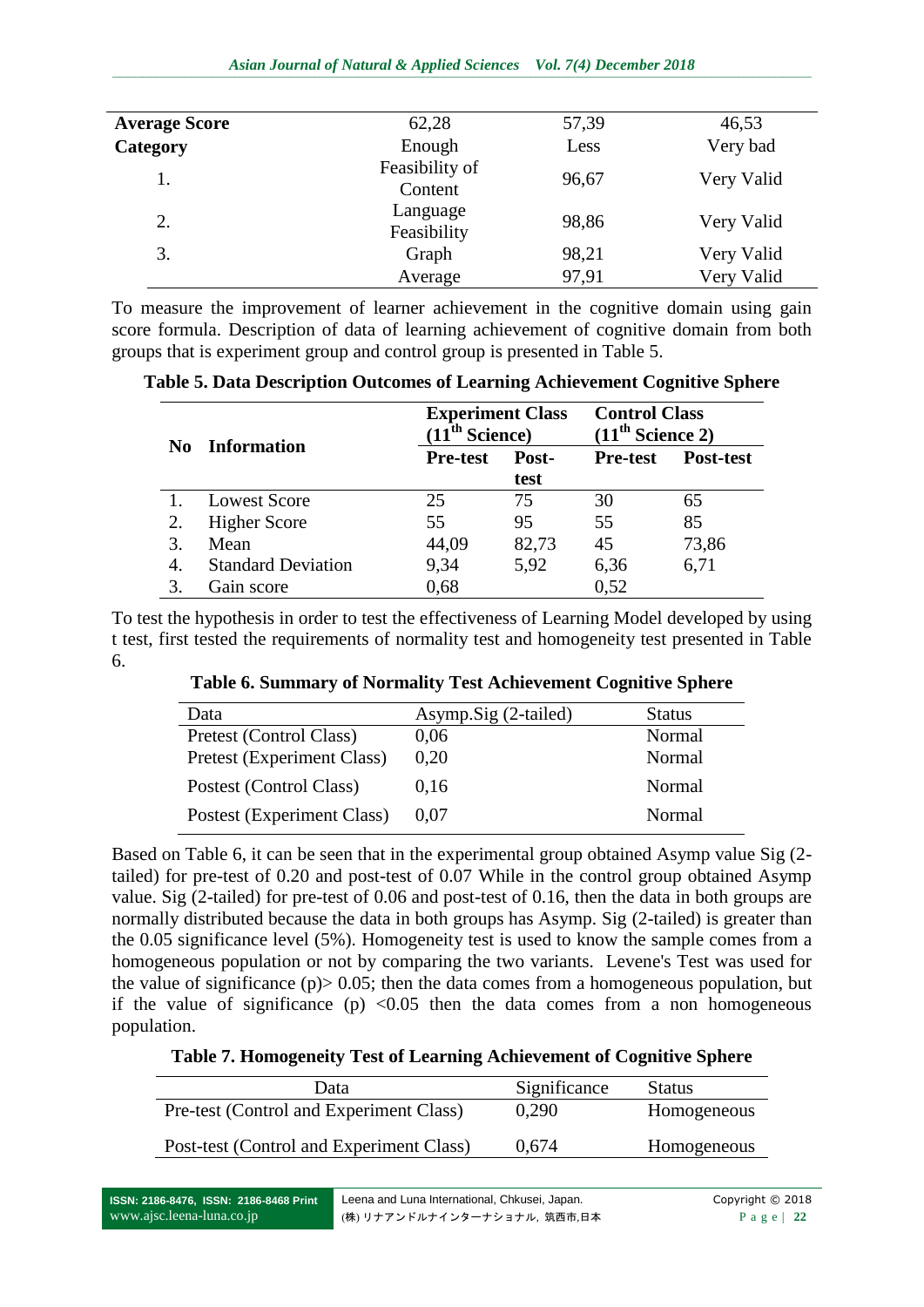In order to know the effectiveness learning model developed by t test has been fulfilled, then tested the hypothesis using independent sample t test (independent sample t test) with equal variances assumed. The results of the t-test analysis to test the truth that learner learning achievements in the cognitive domain using inquiry-based, computer-assisted and computerassisted learning models were higher than those using conventional learning models. This test showed the results of pre-test and post-test. The hypothesis of this study using statistical formula as follows:

**Ho:** The achievements of learner learning in the cognitive domain using inquiry-based, in computer-assisted, computer-assisted and simulated learning models are greater than or equal to those using conventional learning models.

**Ha:** The achievement of learner learning in the cognitive domain using inquiry-based, in computer-assisted learning model and computer-assisted simulations is higher than that using conventional learning.

If  $P \ge 0.05$  then Ho is accepted and Ha is rejected. If  $P \le 0.05$  then Ho is rejected and Ha accepted. Here the result of hypothesis testing on learner achievement in cognitive domain by using t test presented in Table 8.

| Class                                                | The average gain normalized | Df | $T_{\text{count}}$ | $t_{table}$ | Significance |
|------------------------------------------------------|-----------------------------|----|--------------------|-------------|--------------|
| Experiment (11th-                                    | 0,52                        |    |                    |             |              |
| science 3)<br>Control $11^{\text{th}}$<br>Science 2) | 0,68                        |    | 42 4,527 2,018     |             | 0,000        |

**Table 8**. Hypothesis Testing Using Test t

Criteria for hypothesis testing that is if  $t_{count} \leq t_{table}$  then H0 accepted while if  $t_{count} > t_{table}$  then Ha accepted. Based on the data Table 4:20, with significance 0.000 smaller than 0.05 and obtained t<sub>count</sub> t<sub>table</sub> (4.527 > 2.018), then Ha accepted, it means that Learner learning achievement in the cognitive domain using inquiry-based chemistry learning model, laboratory and computer-aided simulation is higher from those using conventional learning. This suggests that inquiry-based, computer-assisted learning models and computer-assisted simulations are more effectively used in improving learner learning outcomes in the cognitive domain than in control groups using conventional learning models. Learning process is basically the process of interaction, both the interaction between learners and learner interaction with teachers, even the interaction between learners and the environment. The Improved Achievement of learner learning in the psychomotor realm with an average value of 0.35 or increased with the category of being. For more details are presented in Figure 2.



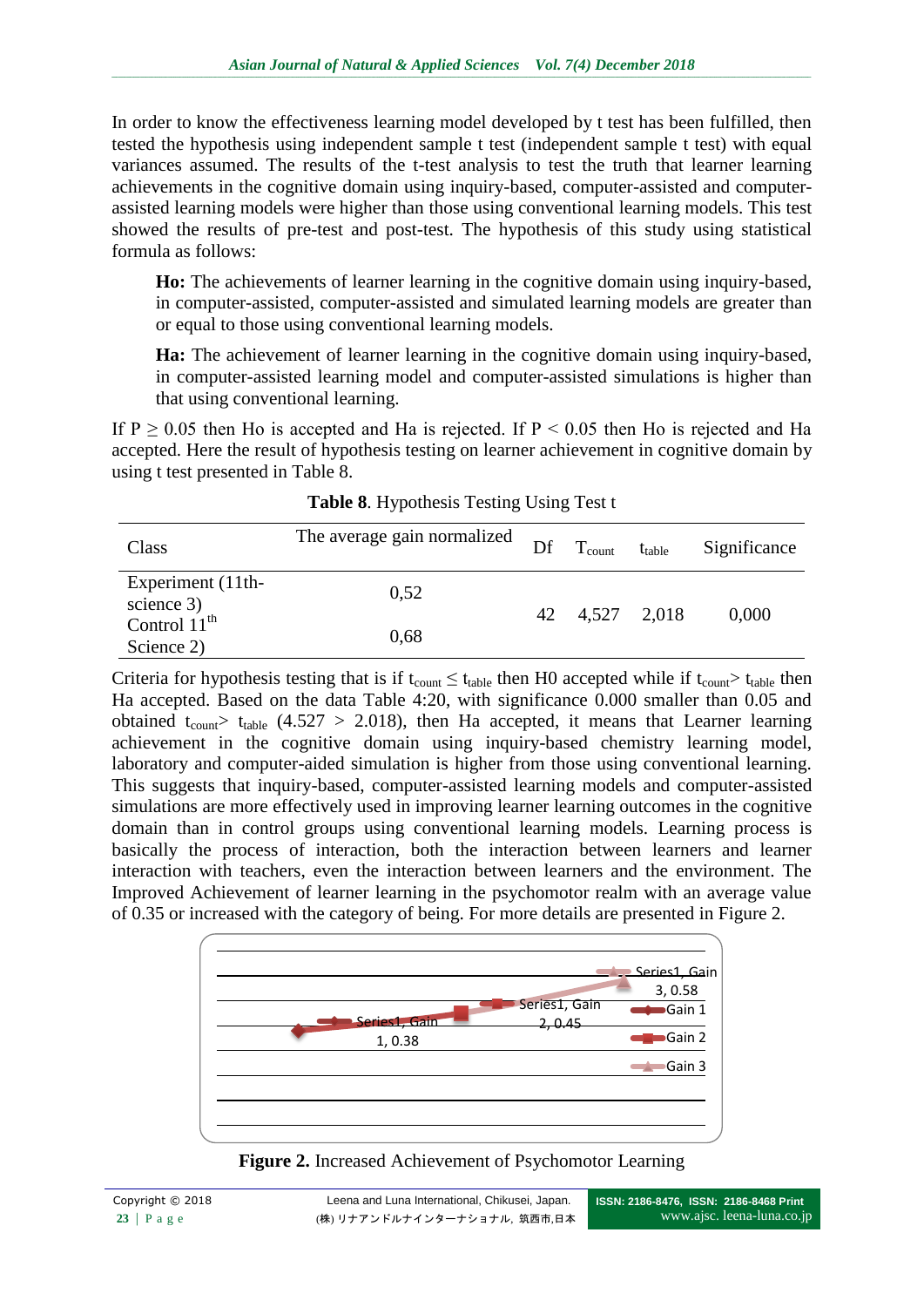Assessment of learner achievement in psychomotor domain by using performance appraisal can be elaborated into its indicator component which consists of: ability to prepare Lab Work activity, activity process of implementation of inquiry-based laboratory and activity of delivery of experiment result. The result of data analysis about learning achievement indicator in psychomotor domain can be described in graph as shown in Figure 3.



**Figure 3.** Results Analysis of Learning Achievement Indicators in the psychomotor domain

Information:

| $1 =$ Lab Work I   | $A =$ Ability to Prepare Lab Work Activities            |
|--------------------|---------------------------------------------------------|
| $2 =$ Lab Work II  | $B =$ Activity Process Implementation Lab Work based on |
| $3 =$ Lab Work III | <i>nquiry</i>                                           |
| $4 =$ Lab Work IV  | $C =$ Submission of Experiment Result                   |
|                    |                                                         |

### **CONCLUSIONS**

It concluded that the effective computer-based, inner-chemistry learning model and computer simulations:

This result indicates that Ha is accepted, meaning that there are differences in learning achievement in the cognitive domain before and after using inquiry-based, in computerassisted learning model, computer-assisted laboratory and simulation supported made the increase of achievement in cognitive domain. Increase in SHS 2 Padang Sidimpuan of 0.74 high category; SHS 5 obtained 0.67 medium one. The improvement of learner achievement in the psychomotor and affective domain in each Lab Work of learning materials Thermochemistry, Reaction Rate and Chemical Equilibrium using Friedman test obtained values less than 0.000 significance, it means that there are differences in learning achievement in the psychomotor and affective domain before and after using the model of learning chemistry-based inquiry, laboratory and computer-assisted simulations.

The increase value was gained in the psychomotor domain. The value gained from lab work I to II were 0.12 (low category) and gained from Lab Work II to lab work III of 0.27 (low category) with a mean value was 0.20 and it went to a low category, which means there was an increase in learner achievement gain achievement in the psychomotor realm, but still low category. Meanwhile, the psychomotor domain gain value in SHS 5 Padang Sidimpuan from Lab Work I to practice II is 0.24 (low category) and gain from Lab Work II to lab work III is 0,51 (medium category) with average gain value is 0.38 category medium. The increase of achievement of learners in the affective domain in SHS 5 Padang Sidimpuan with value was 0.69; it was medium category and value obtained 0.46 was in the medium category and average gained value  $= 0.58$  was still fall into the medium category.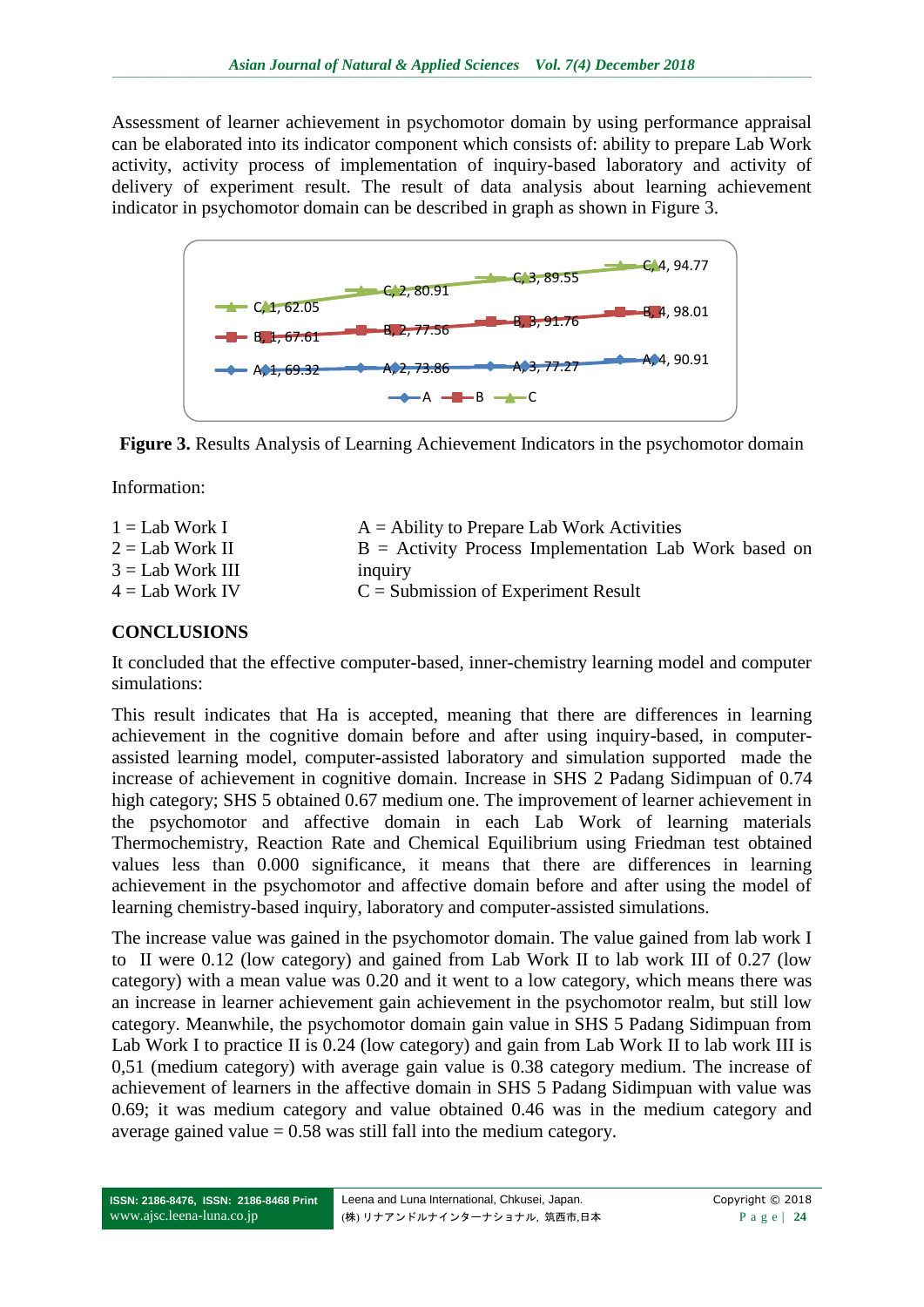## **REFERENCES**

- [1]. Almomen,R.K., Kaufman, D., Alotaibi, H., Al-Rowais, N.A., Albeik, M. & Albattal, S.M. (2016). Applying the ADDIE—Analysis, Design, Development, Implementation and Evaluation—Instructional Design Model to Continuing Professional Development for Primary Care Physicians in Saudi Arabia. *International Journal of Clinical Medicine, 7*, 538-546. DOI:http://dx.doi.org/10.4236/ijcm.2016.78059
- [2]. Balushi, M. (2012). *Computer Assisted Language Learning (CALL) For English Language teacher in Oman*. Thesis, University of Oregon.
- [3]. Bharathy, J.B. (2015). Importance of Computer Assisted Teaching & Learning Methods for Chemistry. *Science Journal of Education*. Special Issue: Science Learning in Higher Education *3*(4): 11-16. DOI: 10.11648/j.sjedu.s.2015030401.13
- [4]. Caswell, C. J. & LaBrie, D. J. (2017). Inquiry Based Learning from the Learner's Point of View: A Teacher Candidate's Success Story. *Journal of Humanistic Mathematics, 7 (*2), 161-186. DOI: 10.5642/jhummath.201702.08 . Available at: <http://scholarship.claremont.edu/jhm/vol7/iss2/8>
- [5]. Cooper, R. & Nicola, G. (2015). *Natural Products Chemistry.* Florada, USA: CRC Press Taylor & Francis Group.
- [6]. Duran, M. & Dökme, İ. (2016). The effect of the inquiry-based learning approach on learner's critical-thinking skills. *Eurasia Journal of Mathematics, Science & Technology Education, 12*(12), 2887-2908. DOI: 10.12973/eurasia.2016.02311a
- [7]. Furo, P.T. (2015). Computer Assisted Instruction (CAI) and Students Interest as Determinant Of SSII Chemistry Students' Achievement in Chemical Equilibrium in Rivers State. *IOSR Journal of Applied Chemistry (IOSR-JAC) 8*(8): 50-56.
- [8]. Gormally, C., B. & Peggy., (2011). Lessons Learned About Implementing an Inquiry-Based Curiculum in a College Biology Laboratory Classroom. *Journal of College Science Teaching*. *40*(3), 45-51.
- [9]. Hofstein, A. & Naaman, R. (2007). The Laboratory in Science education: The State of The Art. *Journal Chemistry Education Research and Practice*. (Online) [\(http://www.rsc.org/images/Issue%208-2\\_tcm18-85055.pdf,](http://www.rsc.org/images/Issue%208-2_tcm18-85055.pdf) accessed on 30 June 2015).
- [10]. Khan, M.S., Hussain, S., Ali. R., Majoka, M.I., & Ramzan, M. (2011). Effect of Inquiry Method on Achievement of Learners in Chemistry at Secondary Level. *International Journal of Academic Research*, *3*(1)
- [11]. Mamlook, R. & Naaman. (2011). Laboratory Activities in Israel. *Eurasia Journal of Mathematics, Science & Technology Education.* (online) [\(www.ejmste.com,](http://www.ejmste.com/) accessed on 26 June 2015).
- [12]. Mulyasa. (2008). *Education Unit Level Curriculum A Practical Guide.Bandung:* PT Remaja Rosdakarya
- [13]. Naaman,B. N. (2012). Laboratory Activities in Israel. *Eurasia Journal of Mathematics, Science, & Technology, Education*. (online). [\(www.ejmste.com,](http://www.ejmste.com/) accessed on 30 June 2015).
- [14]. Nduati, C.S. (2012). *Effect Of Computer Assisted Learning On Secondary School Students' Achievement In Chemistry In Murang'a South Sub – County, Murang'a County, Kenya.* Thesis. Kenyatta University.